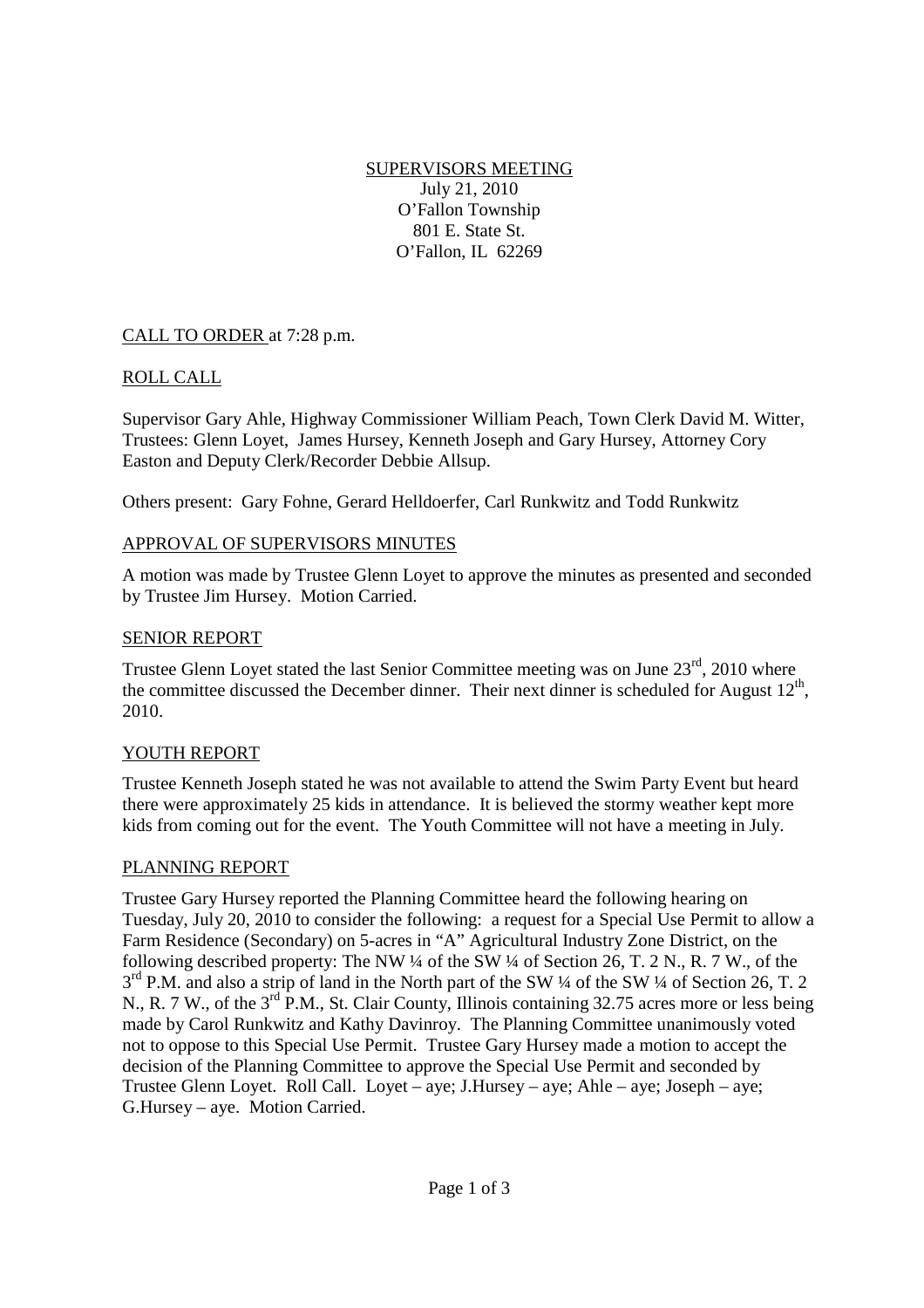Trustee Gary Hursey also reported he had received notification from the City of O'Fallon on the proposed annexation of 505 North Seven Hills Road and the "Rasp Farm" property. The first reading will be on Monday, August 2, 2010.

### AFTER PROM REPORT

No report.

### TRUSTEES REPORT

Trustee Glenn Loyet stated there will be a TOI Education District Program on Saturday, August 7, 2010 in Fairview Heights.

### TOWN CLERK REPORT

Town Clerk Dave Witter stated the new web site is up & running.

### SUPERVISORS REPORT

Supervisor Ahle stated the Local Officials Day at the State Fair in Springfield will be on Saturday, August 28, 2010. Anyone interest in attending should inform the office so arrangements can be made.

The Trustees Division is seeking nominations for consideration of an Excellence in Public Service Award. The forms are available in the office.

# UNFINISHED BUSINESS

Supervisor Ahle stated he would like the Board to approve a slight raise for two of the office personnel, Susan Parkinson and Debbie Allsup. According to Supervisor Ahle, the office staff received a 50¢ per hour raise last year and would like to raise it 35¢ this year. Due to the recent change in office personnel, the total salaries for this year will be less than last year. Following a brief discussion Trustee Gary Hursey made a motion to approve the raise recommended by the Supervisor retroactive to April 1, 2010 and seconded by Trustee Jim Hursey. Roll Call. Loyet – aye; J.Hursey – aye; Ahle – aye; Joseph – aye; G.Hursey – aye. Motion Carried.

# NEW BUSINESS

The Rotary Club of O'Fallon Sunrise is seeking participation in their patriotic flag display program which we have previously participated in. The cost is \$75 for the first flag and \$50 per subsequent flag. A motion was made by Supervisor Gary Ahle to participate for \$75 for a flag and seconded by Trustee Gary Hursey. Roll Call. Loyet – aye; J.Hursey – aye; Ahle – aye; Joseph – aye; G.Hursey – aye. Motion Carried.

A hall rental request was received from Glenn Rogers to use the hall the first Saturday of each month from 4:00 p.m. to 6:00 p.m. Mr. Rogers stated in the request that he is a distributor for 4 Life Research and would like to have meetings here to share health information centered